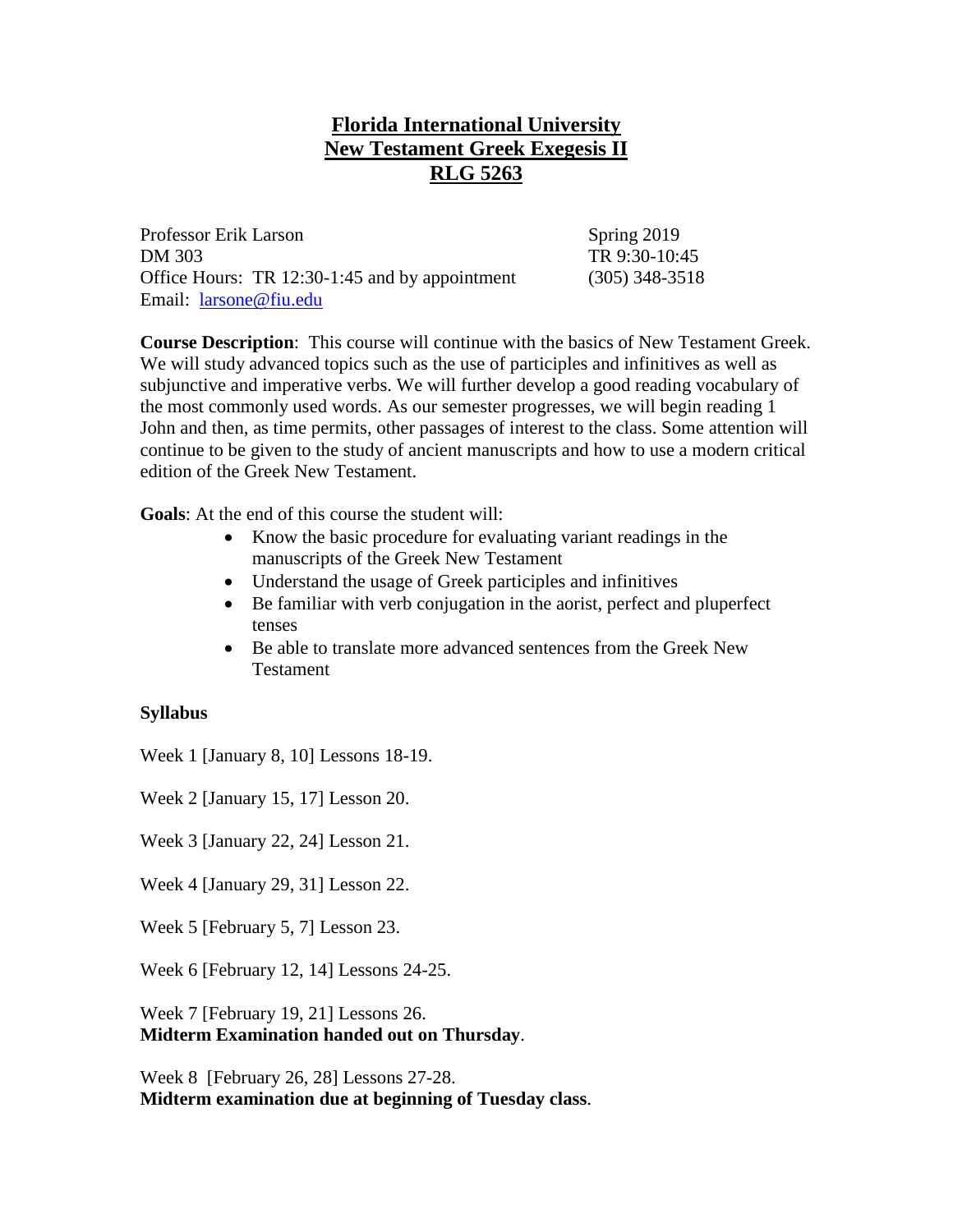Week 9 [March 5] Lesson 29.

Week 10 [March 19, 21] Lessons 30.

Week 11 [March 26, 28] Lesson 31.

Week 12 [April 2, 4] Reading Septuagint and Apostolic Fathers.

Week 13 [April 7, 11] Reading Septuagint and Apostolic Fathers.

Week 14 [April 16, 18] Reading Septuagint and Apostolic Fathers. **Final examination handed out Thursday**.

April 25 **Final Examination due by noon**.

## **Textbook**

Ray Summers and Thomas Sawyer, *Essentials of New Testament Greek*  (Nashville: Broadman and Holman, 1995). ISBN13: 978-0805410013.

Either one of the following:

Nestle-Aland Novum Testamentum Graece 27th Edition (New York: American Bible Society) ISBN: 9783438051004

UBS 4th Revised Greek New Testament (New York: American Bible Society) ISBN: 9783438051103

**Grading**. The grading for this course will be as follows:

| Midterm Exam                 | 20% |
|------------------------------|-----|
| Final Exam                   | 20% |
| <b>Vocabulary Quizzes</b>    | 20% |
| Attendance and Participation | 40% |

**Midterm and Final Examinations**: The midterm and final exams will be take home examinations consisting of sentences in Greek that are to be translated into English. They are **not** open book examinations, though I will allow you to use a dictionary for vocabulary. If you don't have separate dictionary you can use the section at the back of your book, but you cannot look at the lessons in the book.

**Quizzes**: The first class each week will begin with a vocabulary exam with 10 words being chosen from the vocabulary lists in the lessons being studied that particular week.